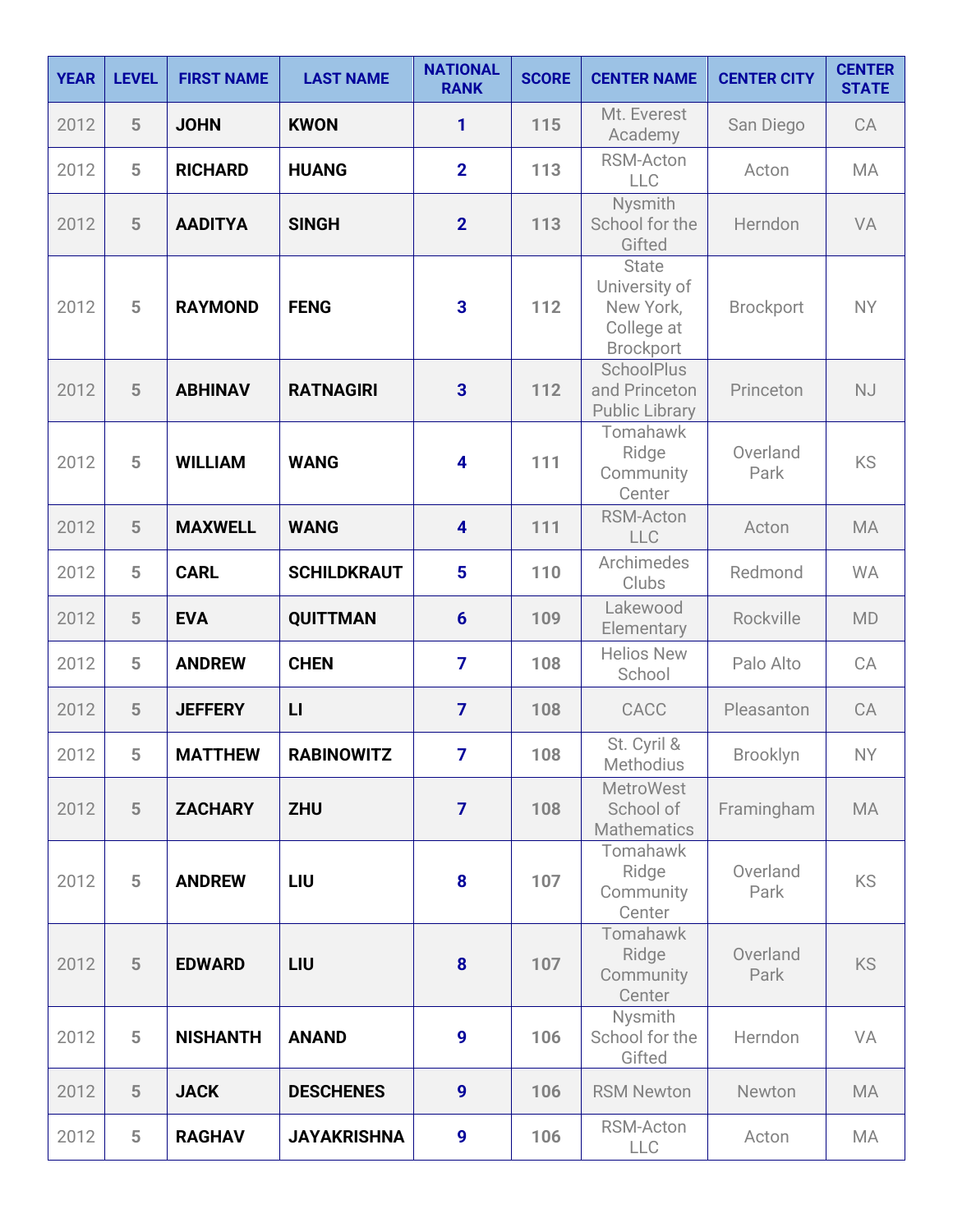| 2012 | 5 | <b>NAVEEN</b>  | <b>VENKAT</b>      | $\boldsymbol{9}$        | 106 | University of<br>Kansas                                                      | Lawrence         | <b>KS</b> |
|------|---|----------------|--------------------|-------------------------|-----|------------------------------------------------------------------------------|------------------|-----------|
| 2012 | 5 | <b>DANIEL</b>  | <b>HSU</b>         | 10                      | 105 | <b>IQ Abacus</b><br>Math &<br>Language<br>School                             | Tempe            | AZ        |
| 2012 | 5 | <b>PRANAV</b>  | <b>KRISHNA</b>     | 10                      | 105 | Polish School<br>at the Polish<br>Cultural<br>Foundation                     | Clark            | <b>NJ</b> |
| 2012 | 5 | <b>JOHN</b>    | <b>KWON</b>        | 1                       | 115 | Mt. Everest<br>Academy                                                       | San Diego        | CA        |
| 2012 | 5 | <b>RICHARD</b> | <b>HUANG</b>       | $\overline{2}$          | 113 | <b>RSM-Acton</b><br>LLC                                                      | Acton            | <b>MA</b> |
| 2012 | 5 | <b>AADITYA</b> | <b>SINGH</b>       | $\overline{2}$          | 113 | Nysmith<br>School for the<br>Gifted                                          | Herndon          | VA        |
| 2012 | 5 | <b>RAYMOND</b> | <b>FENG</b>        | $\overline{\mathbf{3}}$ | 112 | <b>State</b><br>University of<br>New York,<br>College at<br><b>Brockport</b> | <b>Brockport</b> | NY        |
| 2012 | 5 | <b>ABHINAV</b> | <b>RATNAGIRI</b>   | $\overline{\mathbf{3}}$ | 112 | <b>SchoolPlus</b><br>and Princeton<br><b>Public Library</b>                  | Princeton        | <b>NJ</b> |
| 2012 | 5 | <b>WILLIAM</b> | <b>WANG</b>        | $\overline{\mathbf{4}}$ | 111 | Tomahawk<br>Ridge<br>Community<br>Center                                     | Overland<br>Park | <b>KS</b> |
| 2012 | 5 | <b>MAXWELL</b> | <b>WANG</b>        | $\overline{\mathbf{4}}$ | 111 | RSM-Acton<br>LLC                                                             | Acton            | <b>MA</b> |
| 2012 | 5 | <b>CARL</b>    | <b>SCHILDKRAUT</b> | $5\phantom{1}$          | 110 | Archimedes<br>Clubs                                                          | Redmond          | <b>WA</b> |
| 2012 | 5 | <b>EVA</b>     | <b>QUITTMAN</b>    | $6\phantom{1}$          | 109 | Lakewood<br>Elementary                                                       | Rockville        | <b>MD</b> |
| 2012 | 5 | <b>ANDREW</b>  | <b>CHEN</b>        | $\overline{7}$          | 108 | <b>Helios New</b><br>School                                                  | Palo Alto        | CA        |
| 2012 | 5 | <b>JEFFERY</b> | $\mathbf{L}$       | $\overline{7}$          | 108 | CACC                                                                         | Pleasanton       | CA        |
| 2012 | 5 | <b>MATTHEW</b> | <b>RABINOWITZ</b>  | $\overline{7}$          | 108 | St. Cyril &<br><b>Methodius</b>                                              | Brooklyn         | NY        |
| 2012 | 5 | <b>ZACHARY</b> | <b>ZHU</b>         | $\overline{7}$          | 108 | <b>MetroWest</b><br>School of<br><b>Mathematics</b>                          | Framingham       | MA        |
| 2012 | 5 | <b>ANDREW</b>  | LIU                | $\boldsymbol{8}$        | 107 | Tomahawk<br>Ridge<br>Community<br>Center                                     | Overland<br>Park | <b>KS</b> |
| 2012 | 5 | <b>EDWARD</b>  | LIU                | 8                       | 107 | Tomahawk<br>Ridge<br>Community<br>Center                                     | Overland<br>Park | <b>KS</b> |